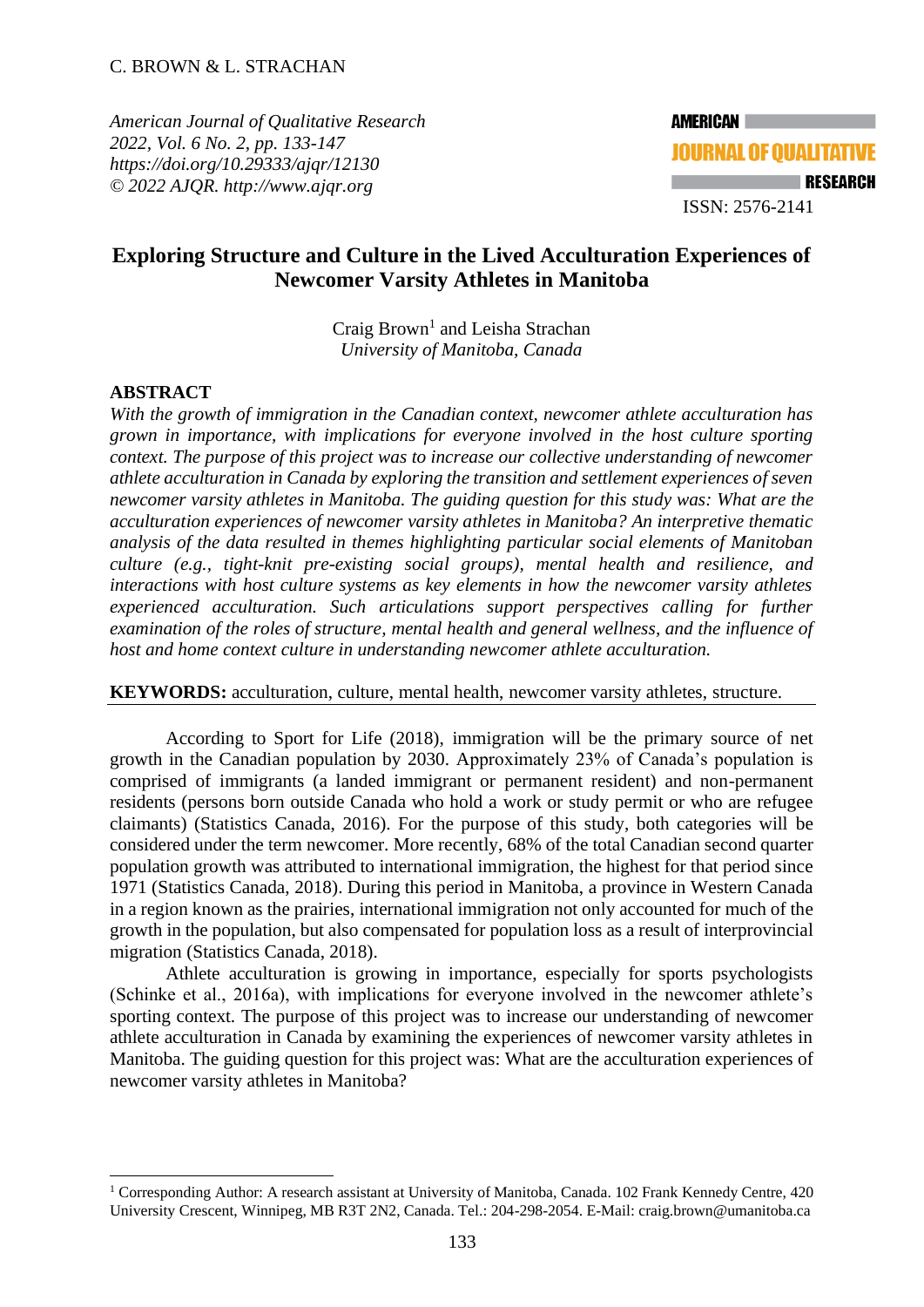# **Literature Review**

Definitions of acculturation has changed over time but it can be viewed as the process of learning a second culture (Rudmin, 2009) when migrants from one culture come into significant first-hand contact with members of the host culture to which they have relocated. There is a distinct change that occurs in the behavioral, attitudinal, and psychological process of the individual based on this interaction and it can be likened to culture shock (noted by Schinke et al., 2013) or a rupturing of the individual's psyche and concept of self (Ryba et al., 2016). It is differentiated from enculturation in that enculturation is likened unto socialization, where an individual learns the necessary skills to survive within their own culture through observation, which is not always deliberate (Sam, 2006). While cultural learning takes place, acculturation is specific to the process of learning another culture in a different cultural context. Moving to a new cultural context is not always voluntary (e.g., refugees who are forced from their home country), but the challenge to the newcomer's cultural identity and behavior occurs nonetheless. In other words, it is a very complex phenomenon which can occur each time the migrant encounters something or someone new in their host cultural context.

Over the last decade, acculturation has been positioned in research as fluid as opposed to a linear process, experienced as newcomer athletes navigate their host cultural context (Schinke et al., 2013). This contact with the social world around newcomers influences how they experience and understand acculturation. This point of view is informed by the social constructionist perspective. As noted by Ryba et al. (2018), Schinke's work is significant in relating newcomer acculturation as adaptive or maladaptive based on whether it is shared (where newcomer athletes navigate their acculturation experiences with the help of others in the host cultural context) or shouldered (where newcomer athletes navigate acculturation experiences in the host context on their own), becoming a benchmark for newcomer athlete acculturation research in the Canadian context. The approach or level of reciprocity of the acculturation context is shown as significant in determining to what degree acculturation is experienced positively or negatively. Schinke and McGannon (2014) posited that newcomer athlete acculturation be examined in three ways: as the athlete's responsibility (similar to shouldered acculturation where the athlete is expected to assimilate or be marginalized), with limited reciprocity (where the athlete is still expected to assimilate but with limited help from the host context), and with immersed reciprocity (similar to two-way, shared acculturation).

The host sport context becomes a significant source of cultural learning for newcomer athletes but the athlete is sometimes met with the expectation to assimilate and with a lack of reciprocity, which results in shouldered acculturation, increased acculturative stress, and increased negative perception towards the host culture (Schinke & McGannon, 2014; Schinke et al., 2013). While cohesively strong sport contexts which are not task-oriented can assist with newcomer athlete integration, Schinke et al. (2017) found that athletes' mindsets can change from optimism to disappointment with the various hardships (e.g., making deep social connections and navigating unfamiliar cultural practices) faced in the host context. This change causes a comparison with the positive, familiar home cultural context, and therefore a turning away from the host cultural context.

The work of Ryba et al. (2016) has also taken perspectives on athletic cultural transition in new directions, noting that in many cases, newcomer athletes' movement across borders is intentional and can also be impacted by a myriad of factors in their new cultural context. While noting newcomer athlete acculturation concerns related to finances, language proficiency, and threat of de-selection, among others, Ryba and colleagues note that the well-being and acculturation struggles of family members impact how the athlete experiences acculturation. Their daily social interactions with others in the host culture leads to a questioning of self and identity that must be navigated and balanced, with athletic performance likely to be impacted if this balance is not established (Ryba et al., 2018). Ryba and colleagues point to the need for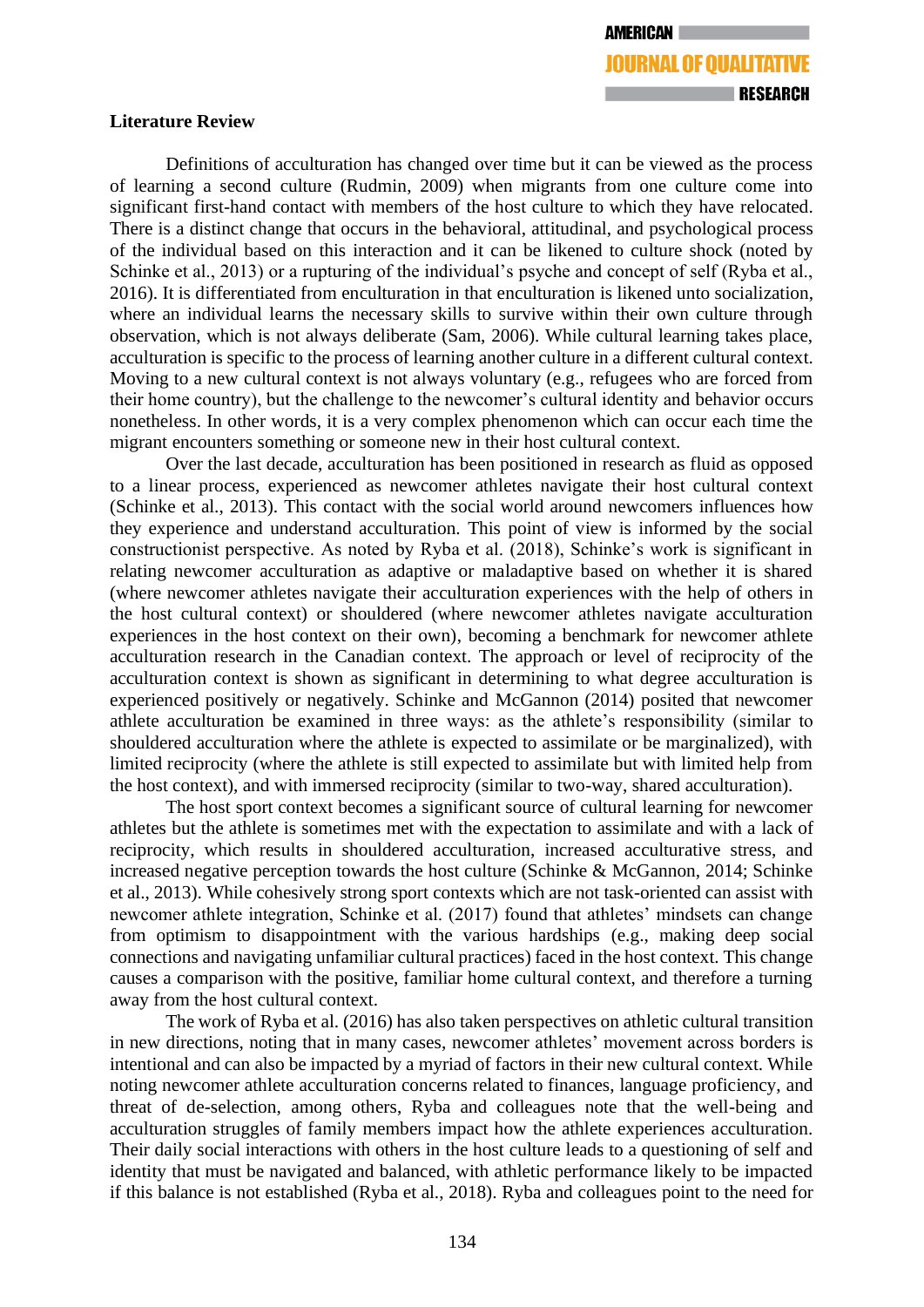organizations and those working with newcomer athletes to be made aware of the depth of how this process impacts newcomer athletes. The importance of understanding the impact of the athlete's culture and context in relation to their interpretation and response to host culture experiences has been highlighted by Kontos and Breland-Noble (2002). The authors have also noted the need for host sport contexts and sport psychologists to increase cultural sensitivity and awareness when working with athletes from a different culture.

Multiple factors affect acculturation, but some researchers have been accused of ignoring the impact of culture during this process (Chirkov, 2009). Shifting to a focus on culture highlights the possibility that a newcomer athlete's country of origin influences how they experience acculturation and it should be considered in acculturation research, a position echoed by Garrido et al. (2012). The role of the host cultural context also comes into focus as the greater the disparity in the cultures, the more acculturative stress experienced by newcomer athletes (Garrido et al., 2012). Newcomers in the educational context, for example, acculturate at a higher rate than those outside the educational context, as noted by Garrido et al. (2012).

Many aspects of acculturation research have been challenged throughout the literature. Chirkov (2009) pointed to the prevalence of positivistic approaches to acculturation research of the time, the lack of focus on the impact of culture on acculturation, and the lack of working models of culture to guide acculturation research. He also highlighted the degree to which acculturation research ignored the role and function of language in acculturation and lacked practical application for the findings of research. As a result, the author recommended that acculturation researchers pay more attention to the newcomer athlete's home culture, take into account the host cultural context, and consider their transition experiences and the meanings they may assign to them. Critical theorists have argued that previous perceptions of acculturation have been too simple and linear in their conceptions, failed to thoroughly represent the experiences of newcomers, and position acculturation as an outcome. They choose instead to view acculturation as a social, fluid, and continuous process (e.g., Schinke et al., 2013). A lack of focus on the role of the social context (Schinke & McGannon, 2014) and cultural diversity (Blodgett et al., 2014) in acculturation research in sport psychology has also been noted in the literature. Further, Ryba (2017) noted that the role of structure and sources of power in the acculturation of newcomers has largely been ignored in acculturation research.

#### **Methods**

For interpretivists/constructivists, "individuals make multiple meanings of the social world based on their experiences: an understanding of reality is relative to an individual's context and experiences" (Markula & Silk, 2011, p. 37). This project follows the understanding of a relativist ontology (multiple realities based on the meanings attached to it by the individual) and subjective epistemology (how you can know or understand that reality), which are foundational standpoints of the interpretive/constructivist qualitative research paradigm. More recent explorations of newcomer athlete acculturation in Canada have been informed by social constructionism (see Schinke et al., 2016a; Schinke et al., 2016b; Schinke et al., 2017). The methods employed for this study took an interpretive approach in understanding experiences and meanings of participants instead of critiquing the structures of power related to newcomer athletes, sport, and the varsity context in Manitoba.

#### **Participants**

After receiving approval from the Education and Nursing Research Ethics Board (ENREB) at the University of Manitoba, seven newcomer varsity athletes (five males and two females) from colleges and universities in Manitoba were recruited using homogenous and snowball sampling (Markula & Silk, 2011). Five participants relocated to Manitoba with their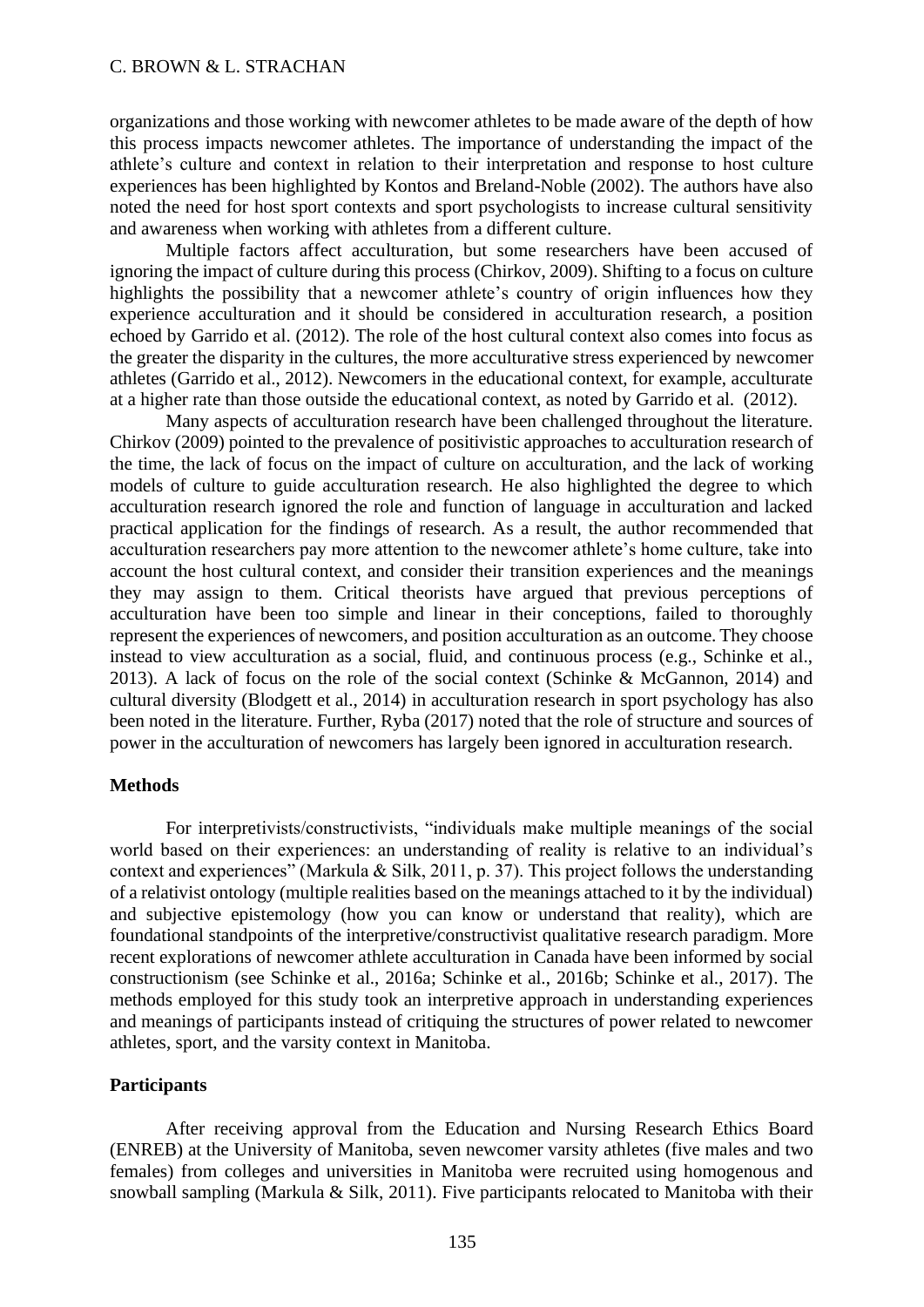#### **JOURNAL OF OUALITATIVE**

families, and two participants moved to Manitoba to pursue tertiary education. Four participants participated in individual sport, and three participated in team sport. None identified as refugees or as having moved to Canada to escape any trauma in their home countries. To be included in this study, participants were required to have moved to Canada from 2013 to 2018 (a five-year varsity sport eligibility period), be a current member of their 2018/2019 varsity sport team, and also not have been born and raised in Canada or the United States of America (U.S.A) because of the similarities in cultures. Their specific sports teams have been omitted from this document because of the possible social/reputational risks associated with including this information. Similarly, their country of origin or cultural heritage was not identified, with the country classification terms in the United Nations (2019) World Economic Situation and Prospects report used instead as the country identifier for the participants. These categorizations are developed economies, economies in transition, and developing economies.

#### **Study Design**

Athletes were asked to write a letter to their younger selves (see The Player's Tribune, n.d.) detailing their experiences moving to and settling into the host cultural context. The contents from these letters were used to inform open-ended questions used in the semistructured interviews (lasting 30 to 80 minutes) with the athletes. This is similar to the use of participants' Mandala drawings by Blodgett et al. (2014) as a means of facilitating interviews with Indigenous athletes. According to Braun and Clarke (2013), some secondary sources (e.g., online forums where people write about their experiences or perspectives or, in this case, the letters to their younger selves) may be useful to answer experience, understandings and perceptions, accounts of practice, and influencing factors-type research questions. Such secondary sources are valuable because we can access people's experiences and perspectives without shaping their responses through our data collection questions and methods. Field notes were kept by the researchers in order to note observations during and after interviews, as recommended by Sparkes and Smith (2014), and to note identified codes and themes during data analysis, as recommended by Braun and Clarke (2006).

#### **Data Analysis**

An interpretive thematic analysis using the six step guidelines by Braun and Clarke (2006) was conducted in order to analyze the data collected from the participants. The themes were chosen by the primary investigator and agreed upon by both members of the research team after familiarization with the data, initial coding, placement of codes into emerging themes and sub-themes, the creation of a thematic map, definition and naming of the themes, and the production of a report using part of the extracts necessary for answering the research question. The aim of this process was to produce research that "represents the 'real' experiences of the participants" (Markula & Silk, 2011, p. 38). The primary investigator identifies as a newcomer to Canada and the co-investigator identifies as a second-generation newcomer to Canada.

#### **Results**

Discussions with the newcomer varsity athletes revealed patterns that were later put into themes surrounding the social challenges they faced in the host cultural context, issues related to mental health, and the role of host context structure in their acculturation experiences. These themes and supporting sub-themes are discussed below. The pseudonyms used for the athletes are Anthony, Chris, David, Jordan, Marcus, Margo, and Michelle.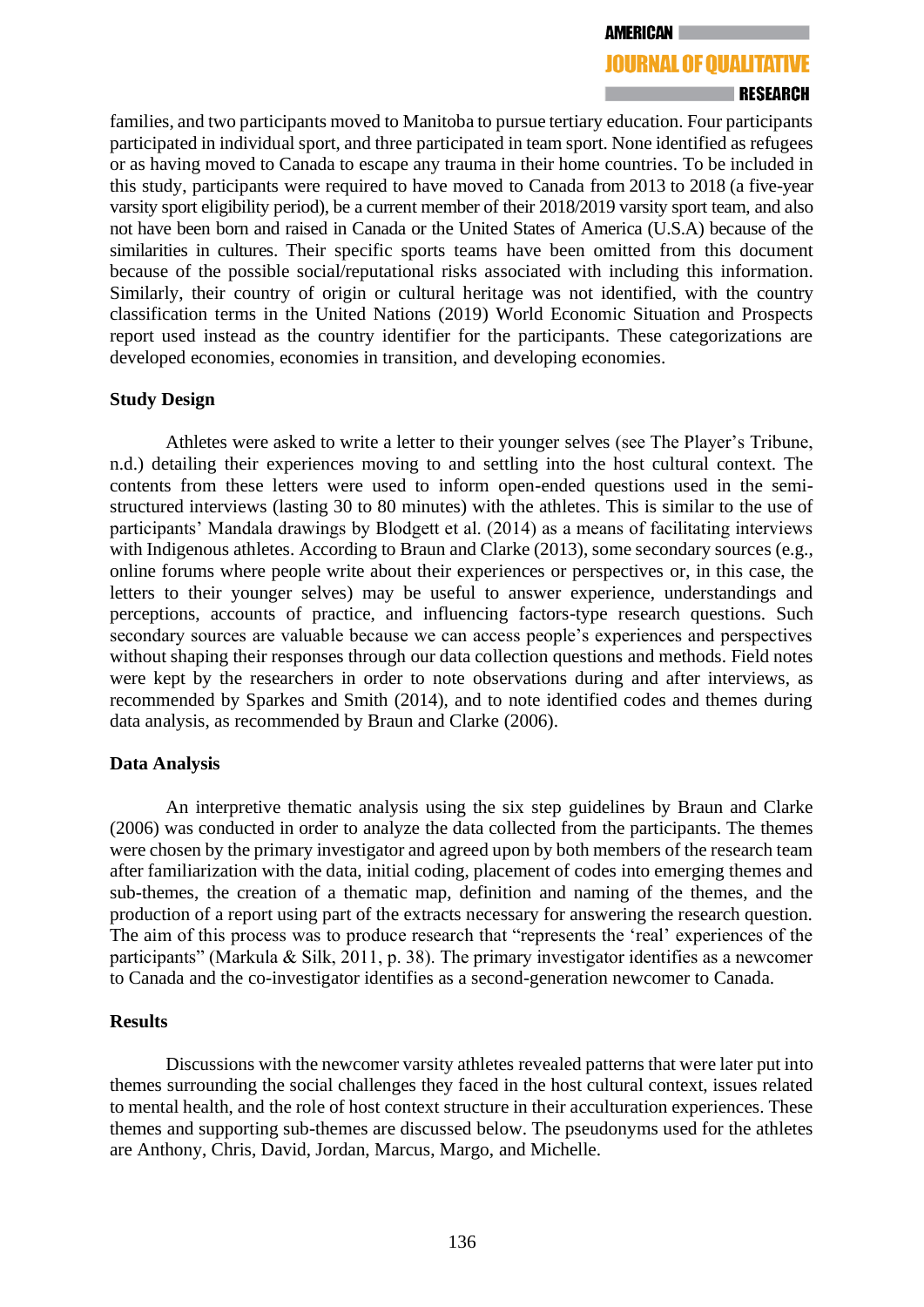# **Socially Challenged**

When speaking with the newcomer varsity athletes about the aspects of the host cultural context that made it difficult to settle in or adjust, social interactions with members of the host cultural context were identified as a significant factor. The supporting sub-themes are: 1) Making sense of cultural differences, 2) Making Canadian friends is hard, 3) Adjusting to language and communication differences, and 4) Facing discrimination and prejudice.

# *Making Sense of Cultural Differences*

As the newcomer varsity athletes settled into their host cultural context, the more they interacted with the host culture, and the more the differences with their home cultures became apparent. While articulating their struggles rationalizing those cultural differences, it was common for athletes to draw comparisons between their home and host cultural practices. Of his early experiences with the culture in Manitoba, "Jordan", when speaking about how he acted around people in his home country versus his host country, noted, "I was just so used to that lifestyle that when I moved here, I had to like, restructure how I did things… 'cause people act differently in a first world country as to a third world country." He also shared about a measure of finding balance between his home and host culture identities by stating, "I'm able to be my full self now... but still like, there's certain things that I can't do around people... because they don't like that." "Michelle" also shared that, "It's been very tough for me because of the culture… I came from a culture… where people used to hug each other, to say hello every time… it's been… a huge cultural shock." This culture shock even extended to the sport context as, when contemplating the differences between how her sport is played in her home country versus her host country, she noted, "Another thing that is different like the way they play and the way we used to play back home."

# *Making Canadian Friends is Hard*

Making social connections proved challenging for the athletes as they struggled to make friends with persons from the host cultural context. This area seemed to be of significance as participants attempted to adjust to life in another culture. "Margo" noted that, "Making Canadian friends is pr…, like really hard…, first of all they're super different from (home country) friends… like they… don't hug… they don't like contact as much." This drew comparisons with what friendship meant, as well as the depth associated with it in her home country as she shared, "Here like, it takes a long time like to actually be… close friends… you don't feel it." "Chris" noted that it was a "culture shock" when he found that, "… it was not that easy to make friends because it was just more of a culture thing where they're all friendly, but that doesn't mean that it's so easy to become friends." "Anthony" found it "hard to make friends" and attributed it to not being talkative and not relating to aspects of Canadian culture such as hockey and the music.

Discussions with the athletes gave a hint as to why it was hard to develop "strong" friendships with some members of the host cultural context; the closeness of previously established friend groups and finding it difficult to break into them. Chris stated, "Most of them know each other from high school… the relationship that they have with each other is closer… it's a bit harder for me to come in and fit into that dynamic." "David" noted that, "When you come here people are already in like ah, small cliques", but gaining more acceptance and developing friendships increased for him later in the varsity sport context. For Jordan, being a newcomer in high school before coming to university/college was beneficial to his university/college experience. He said, "Coming like, in high school actually helped out a lot because now I know like, some of the people who… go here."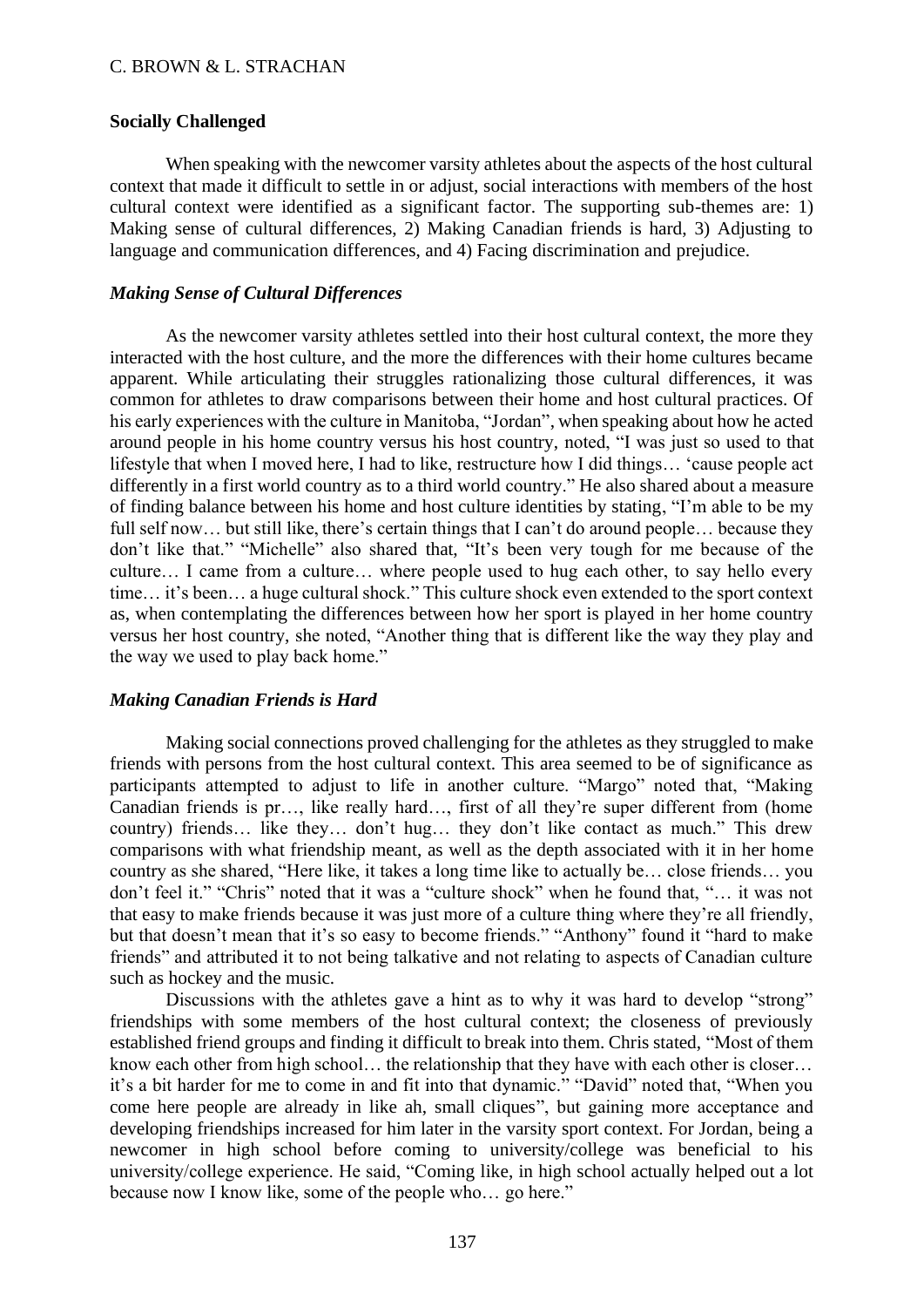# *Adjusting to Language and Communication Differences*

Language and communication differences between the newcomer varsity athletes and members of the host cultural context emerged as another social factor that impacted how well the athletes settled into the host cultural context. Marcus shared that for him the, "… language barrier, was huge. I barely knew English and I knew how to write English… that was huge… it's hard to … express your feelings in some language that… you barely even know." Margo indicated that initially she "… still struggled little bit with English" but it mainly affected her when she had to write assignments and make contact with other social groups. She stated that, "I was not as, as involved as I should because I was fear of like, making mistakes with English." One thing that was helpful for Marcus was his teammates reaching out to help him with his English. He mentions, "It was so hard for me to learn English, but talking everyday with my training partners... like that guidance that I got as a student-athlete [was] through my coaches, seniors, even juniors". Athletes who knew sufficient English still shared about their struggles with communication in the host cultural context. David shared his struggle with the supposition that newcomers who speak English well were already aware of the details related to anything they needed. He stated, "They just assume you know things… but like in reality… just feeling your way through the darkness. I mean, once, once they hear you have good English, they just kind of assume that you've been here a while."

# *Facing Discrimination and Prejudice*

The next social consideration shared by the newcomer varsity athletes in relation to their experiences in the host cultural context was related to facing discrimination and prejudice. When encountered, it had an impact on the athletes as they negotiated their new cultural context. Marcus shared, "There were some people who met me once and they were like, 'Why do you guys even move here? Like, we don't need you guys here.'" He maintained a positive perspective, and this gives insight into how he coped with facing any prejudice or discrimination. He said, "You can go negative off about that or do something positive that can change their mind." He also kept a practical view of it in sharing, "I will be blunt, there will be a racism side of different people… like not such and such a country, that's every country." For David, discrimination and prejudice were highlighted in how he felt while others from the host culture varsity context viewed him. He shared, "If it's a (sport team) retreat, make sure it's… school organized… 'cause if it's student organized, they just invite who they see."

# **Issues of Mental Health and Resilience**

Some of the participants spoke about mental health issues they experienced while navigating the host cultural context. These expressions were related to 1) Dealing with isolation, loneliness, and depression, and 2) Showing determination and resilience.

# *Dealing with Isolation, Loneliness, and Depression*

Many participants expressed feelings of loneliness or being on their own. These feelings prompted instances of athletes isolating themselves further from the host culture and/or feeling depressed. Michelle shared, "Sometimes here in Canada, the fact of being alone, like ah, once you're a newcomer you don't know anybody in this country… most of the time I'm by myself." Margo noted, "My mentality was the main, main issue because… I was in a completely dark place… when you're in dark place like, you just attract more dark things and then you start think…, seeing things like really bad." While these instances of feeling alone have helped her to "… become independent… not depending so much on people", she shared that "…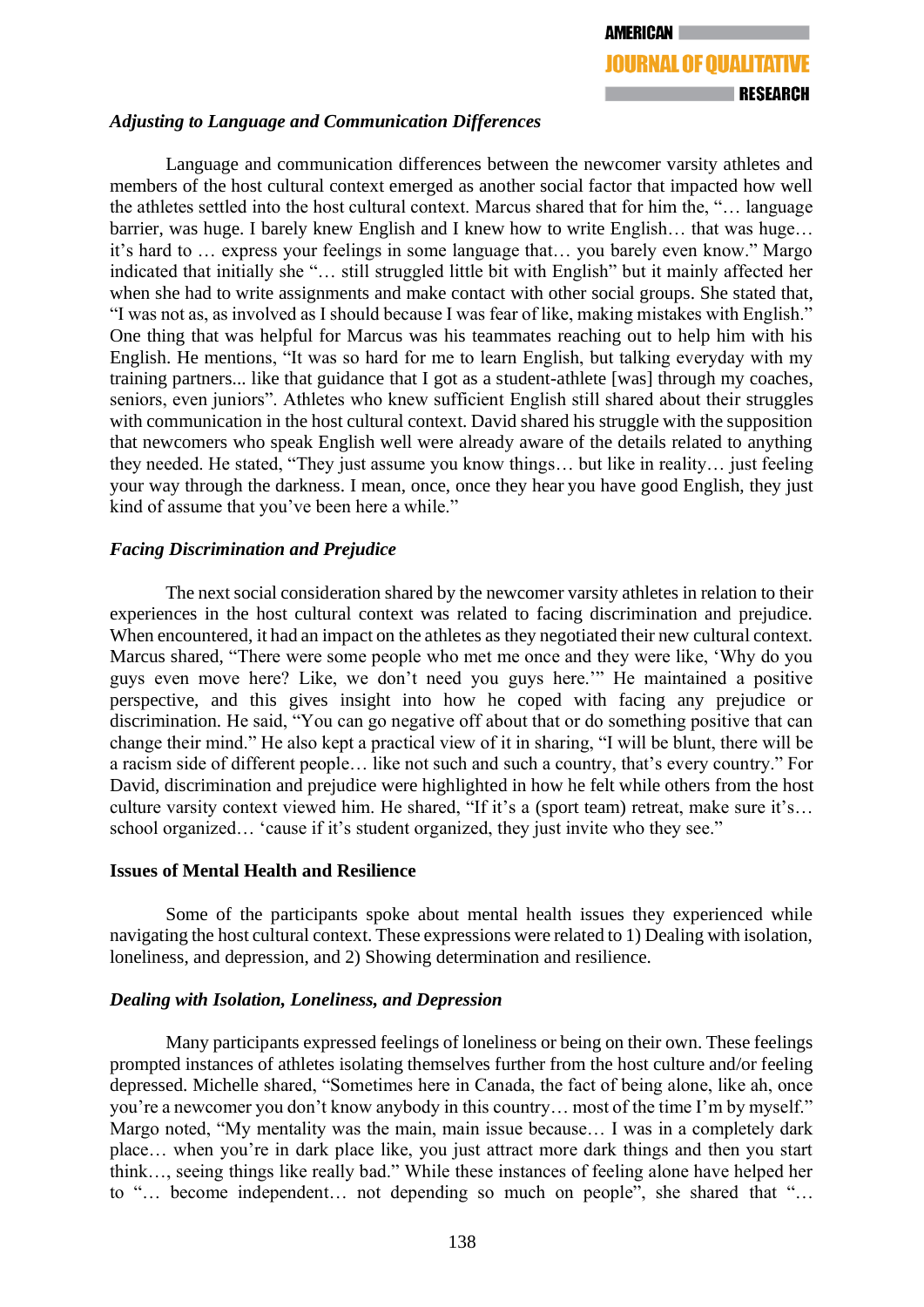sometimes you don't want that, you feel, I feel pretty lonely sometimes here." Chris also spoke about his feelings of loneliness in saying, "That was another challenge for me you know, I didn't have anyone that I could really go through most of what I'm going through with."

The newcomer varsity athletes also spoke about facing loneliness and isolation in their varsity sport context. David started to question himself when examining the approach of those in the varsity sport context to him. He stated, "I could have quit. Like, there's so many times I've thought of quitting 'cause it was taking a toll, mental health and everything, it's like going through the like 'Do they not like me? What is this?'" As a result of wrestling with these issues, participants also spoke about the need for ensuring that mental health supports are put in place to help newcomer athletes. David shared, "They need to make sure… sport psych… is mandatory… they need more attention than ah, than other athletes who are already here… it should be explained to them why, and… that it's to their benefit."

#### *Showing Determination and Resilience*

The newcomer varsity athletes spoke about how showing determination and resilience, sometimes through having a positive mindset, became a useful tool for navigating challenges associated with settling into the host cultural context. Jordan remembers telling himself that, "Times will get hard because… this isn't your home… just be patient and… try to persevere through all the hard comes and… all the struggles." Michelle spoke about her motivation for persevering in stating, "I have in, on my shoulders my family's responsibility." For Marcus, whenever he felt like giving up, he remembered, "... those tears I saw in my mom's eve" when he was leaving his home country. He felt an obligation to continue because of the sacrifice his parents made so that he could have a greater opportunity in Canada.

The athletes also expressed how crucial it was for them, or for other newcomer varsity athletes, to reach out for help whenever they faced any mental health challenges while adjusting to their host cultural context. Marcus recommended that other newcomer varsity athletes "… don't hesitate to talk to someone." Of his own experience he shared, "It's the best thing that I did as a social person, I got out. Otherwise, I would have probably killed myself inside, like not talking to someone."

# **Examining Structure**

This theme represents the various challenges the newcomer varsity athletes faced in relation to anything that could be related to a system or structure in the host context. In this case, systems or structures represent anything in the host context that could be categorized as institutional, physical, and/or environmental. The supporting sub-themes are: 1) Everything is flowers... or not and 2) Systems and struggles.

# *Everything is Flowers… or Not*

Athletes spoke about having a positive initial experience after moving to their host cultural context. Marcus, speaking about what it was like to come to Canada and move into residence, noted, "It was, I will at least say it was like going to a hotel." Margo also mentioned that, "I talk to all my like international friends and like the first month is just, everything's so beautiful… new place… like a beautiful place, a better place. So, everything is flowers." The time of year a newcomer athlete arrives seems to play a part in shaping that initial experience. This initial affinity wore off as the newcomer athletes wrestled with the realization that their new context was not what they thought it would be. Athletes indicated that this could be for a variety of reasons such as their expectations about what their life would be like after moving to Manitoba. As a result, the athletes started to compare their home and host cultural contexts,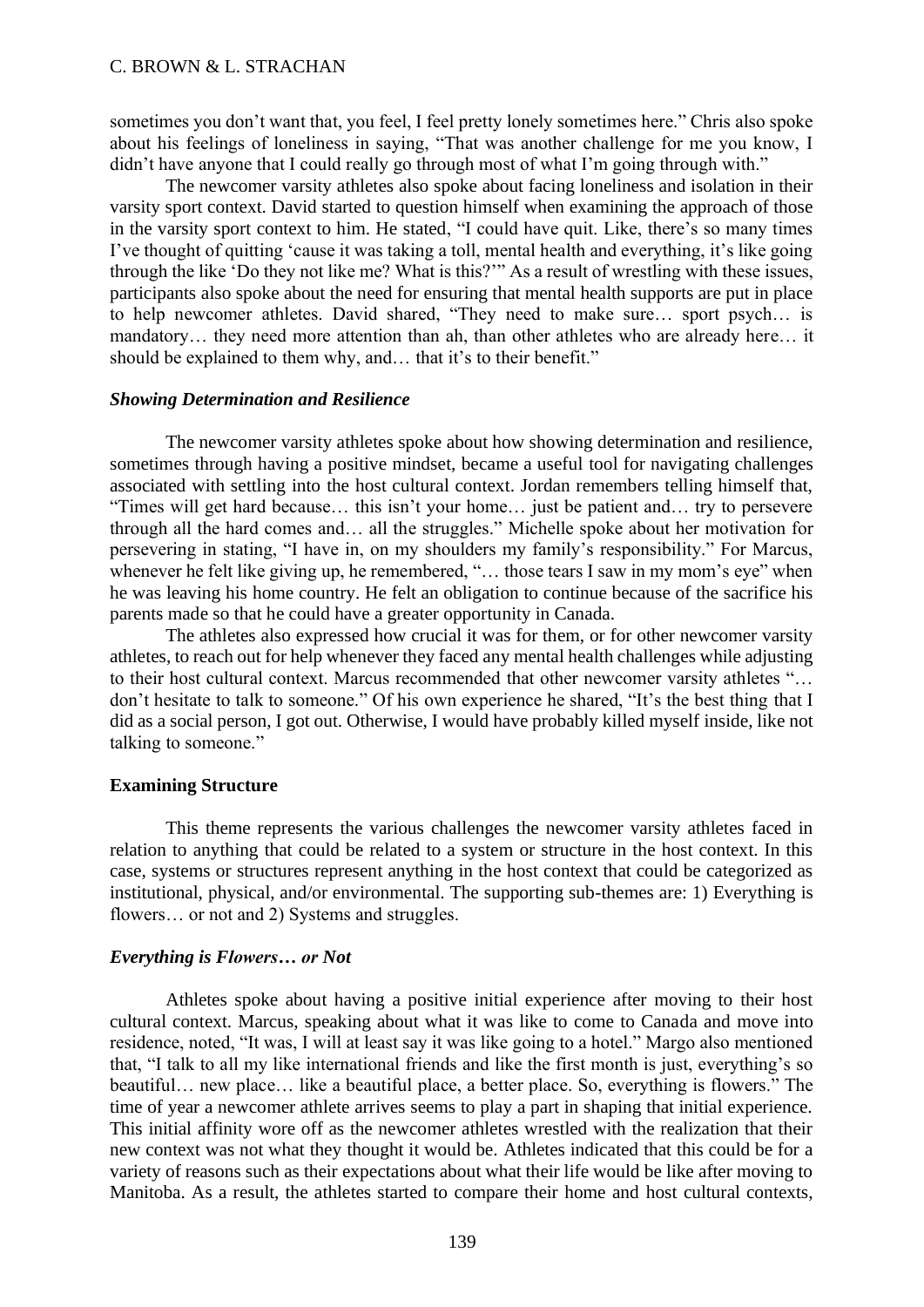# **JOURNAL OF OUALITATIVE**

leaning towards or preferring the way things were back home. Margo stated, "I thought it was completely different… that was huge because those things started to come, I was like… Canada is not what I thought." David learned French in order to prepare for life in Canada based on his research showing that the country is bi-lingual. After coming to Manitoba and recognizing that knowing English was sufficient for day-to-day communication, David came to the conclusion that, "… the French I learned was basically useless, 'cause Manitoba doesn't really speak French... basically I was misinformed." From a more positive standpoint, when speaking about the greater level of recognition athletes receive in Canada as compared to her home country, Michelle stated, "As a student-athlete I have a lot of benefits of school and also, in terms of financial benefits and recognition. That was something that I was looking for back home as well and I probably never get it."

#### *Systems and Struggles*

The athletes also spoke about the struggles they faced adjusting to aspects of the systems within the host cultural context. These frustrations with systems became evident as the athletes struggled to adjust to the Canadian structure in general, most notably, the educational and healthcare systems. Margo indicated that her initial interactions with the structure in Manitoba were favorable as she noted, "You come here and you see things actually work here... I mean like, [sniffles while crying] traffic works, like the people are more polite and there is no like crime." David, when comparing the amount of tax paid on earnings in Manitoba, shared, "It's not a very friendly taxing system… even on international students. That is one of the main reasons why they (newcomers) even wanna leave." Marcus shared some of his general frustrations as he settled into life in Manitoba. He stated, "I didn't even know where to get a winter jacket… didn't even know there's a winter boots… where to go… how to use this bus."

The education system presented the newcomer varsity athletes with its own set of challenges. In some instances, the athletes found the system to be more favorable than what they were used to in their home countries. Anthony shared that, "… the education system… it's like way better here sometimes… like back home when they would throw all those like subjects at us… I found that really hard and like here's a little bit more laid back." The athletes' struggles with the education system here in Manitoba seemed to focus on navigating the administrative aspects. David shared, "When you go to an advisor or career planning… in Canada there's always this assumption that you know… looking at all these classes, nobody knows that we don't know some of the courses." David's frustration extended to the varsity sport context where he bemoaned the lack of funding support for athletes by sharing, "I (represent) for university/college but I still gotta apply for external scholarships… I gave (sport) priority here, and ahm, it really took a toll on my school 'cause like, I'm giving something priority that is not paying back."

The athletes also spoke about the frustrations they faced with various aspects of the healthcare system here in Manitoba. In speaking about her experience after getting injured, Margo stated, "The health system, like if I was back home, I would probably have my surgery like say, week of my injury. Here, I waited like, I don't know, four months, so like that killed me." She clearly distinguishes that it is, "… the system right, not the people. It's the system here is completely different... that's not Canada, that's what I learned, Manitoba's like that." These experiences shared by the athletes capture how much of an adjustment it was for them as they encountered the various systems or structures here in the host cultural context.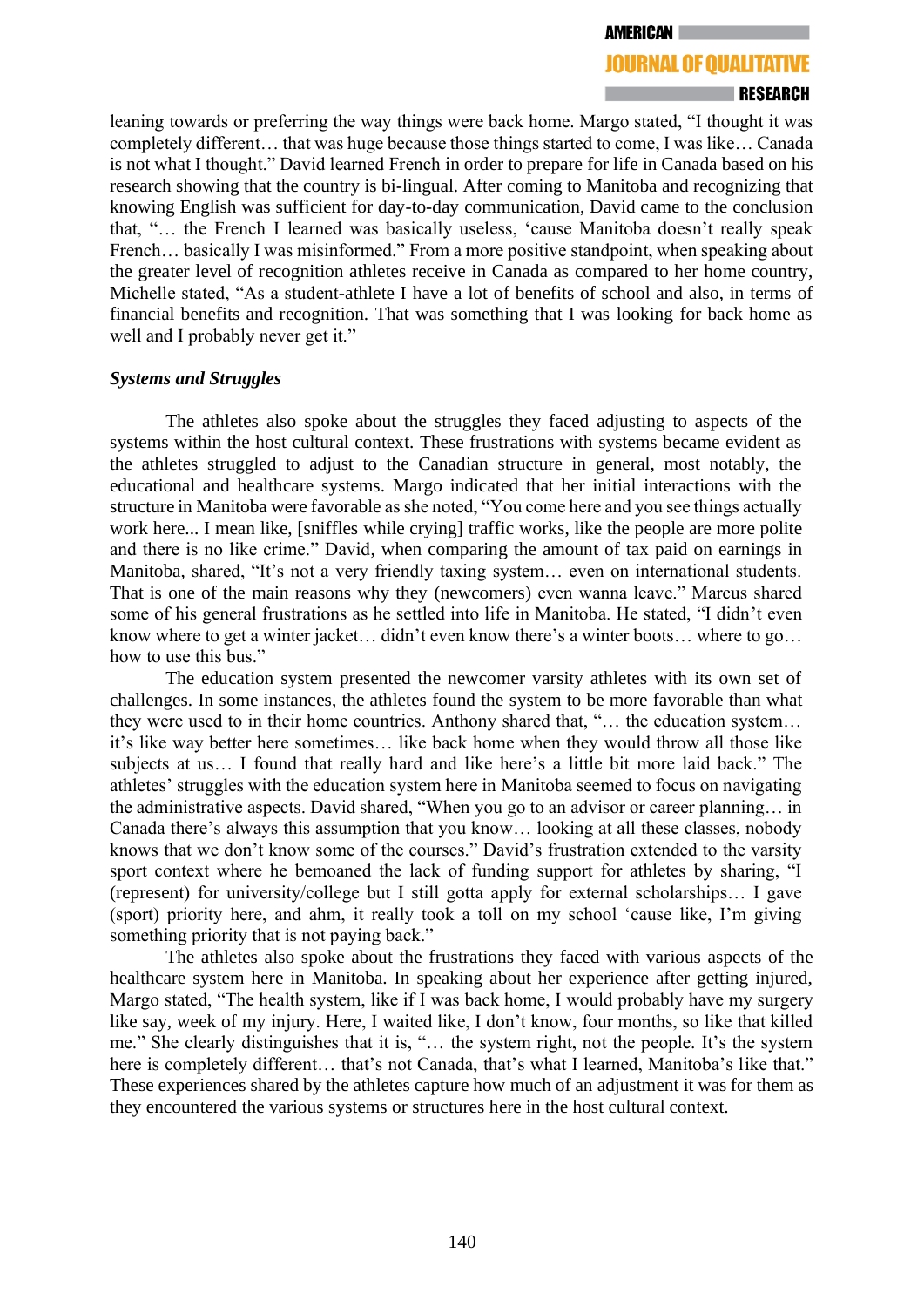# **Discussion**

# **Social Elements of the Host and Home Cultures**

Culture is at the forefront of understanding acculturation. Defining it, however, has proved challenging (Sam, 2006). This is why it becomes imperative to understand what those cultural definitions and differences are in an attempt to understand the process of acculturation. In any examination of acculturation, it should prove beneficial to gain a further understanding of the idiosyncrasies of both the home and host culture in order to better understand the acculturation process (Chirkov, 2009). This helps in conceptualizing why newcomers have an easy or a difficult time adjusting to their host cultural context.

# *Socially Constructed Definitions of Friendship*

For the participants in this study, making friends or developing close relationships with members from the host cultural context proved difficult, with a variety of reasons identified as explanations for this phenomenon. The difficulty making friends or establishing close relationships also made it harder for the newcomer varsity athletes to achieve a deeper attachment to the host cultural context. The variance between socially constructed concepts of friendship in the host and home cultures seemed to be a significant source of difficulty for the newcomer varsity athletes in Manitoba. Participants contrasted the 'warmth', depth of attachment, and expectation related to social support characterizing friendship in home cultural contexts with the friendship experienced with members from the host culture. The conflict in definition and expectation of friendship seemed to contribute to culture shock and cause the newcomer athletes to withdraw from the host culture or establish their own social construction of friendship as a coping mechanism or explanation for host culture attitudes and behaviors. The level of reciprocity (see Schinke & McGannon, 2014) between the newcomer athletes and those in the host culture helped define the expectations and definition of friendship. Most athletes indicated that they missed the level and type of friendship they enjoyed in their home cultural context.

One significant element that affected the newcomer varsity athletes' ability to make deeper social connections was the perception that the members from the host context, whether in academic or sport settings, kept very strong previously existing social groups. The participants found themselves on the periphery of these relationships and the difficulty faced when trying to establish a deeper connection with anyone in these groups proved either futile or disheartening. With some social groups established from previous levels of schooling, newcomer varsity athletes found it harder to break into such tight-knit associations at the varsity level. This led to the perception of them feeling as if they were the 'other' in such social groupings, also possibly giving rise to further feelings of loneliness and isolation. Interestingly, participants who attended some level of high school in the host cultural context before moving to the university/college context noted how helpful such social groups were for them as they transitioned institutions, making their acculturation experiences in the varsity context more positive. Nonetheless, these athletes still noted difficulties developing further social connections and support within the host varsity context. Interpretation, however, is important as it emerged that based on what was perceived by the host cultural representatives as support, a welcoming atmosphere, and immersed reciprocity (see Schinke & McGannon, 2014), may be interpreted differently by the newcomer athlete based on their varied social definitions of these elements. This may call for further inquiry into the study of the interpretation of behaviors from both the perspective of the newcomer varsity athlete and the key social elements of the host culture varsity context, such as coaches and teammates (Blodgett et al., 2014; Schinke et al., 2013).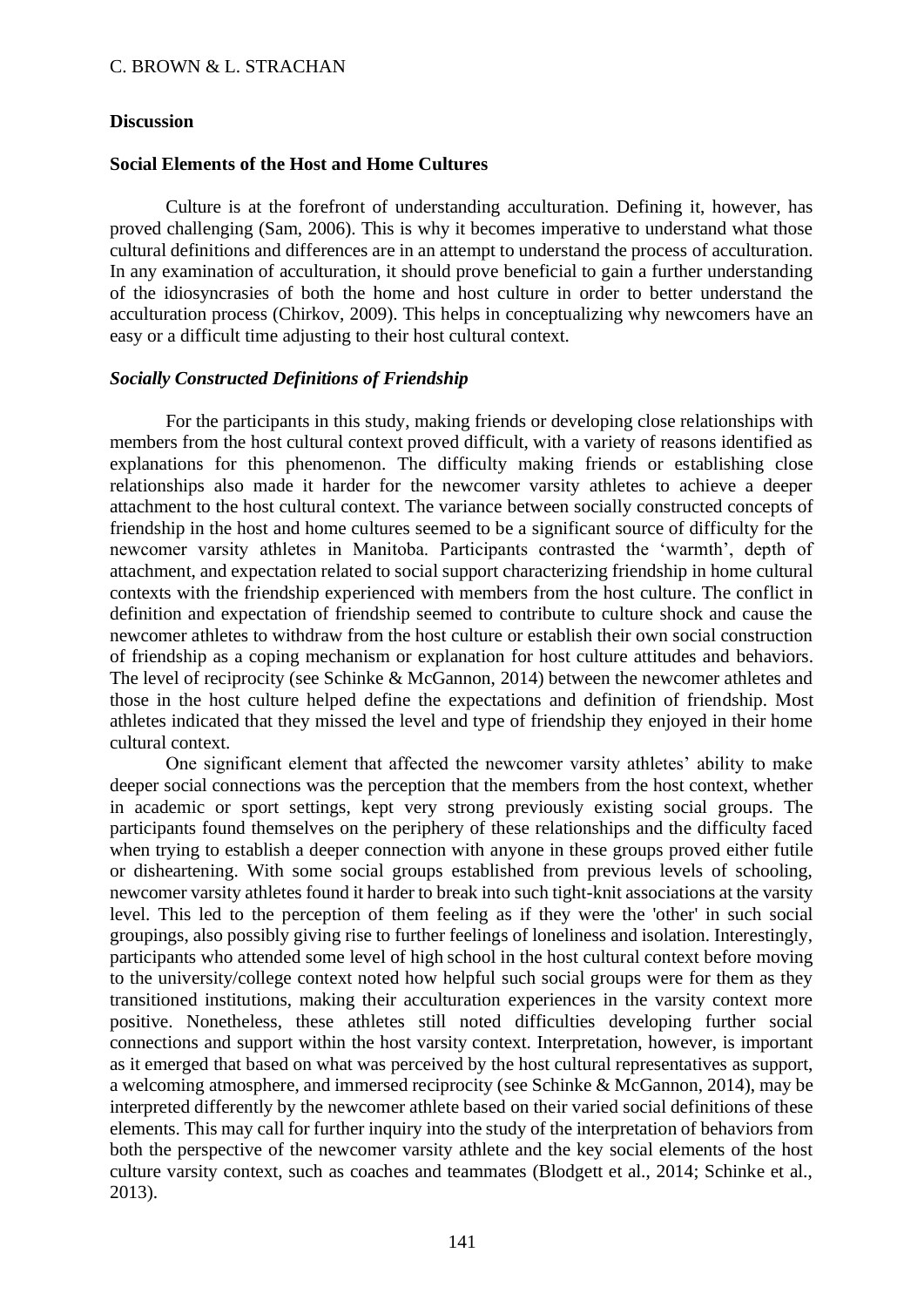# *Language and Communication Differences*

Language and communication have been shown to have an integral role in how a newcomer experiences acculturation (Masgoret & Ward, 2006; Schinke et al., 2011; Weedon, 2011). Some of the participants of this study struggled communicating with teammates, with classmates, and performing in contexts where they were not as proficient with the host culture language. Even for some who were proficient with English, in order to experience a more positive adjustment in their host cultural context, they opted to adopt the vocal practices and idiosyncrasies of the host culture in order to gain acceptance from members of the host culture. Some athletes reported feelings of being on their own or feeling judged by others when it came to their language skills and abilities. When limited or immersed reciprocity (see Schinke & McGannon, 2014) was displayed by members of the host cultural context, the newcomer varsity athletes were more willing to make mistakes with language and communication, and engage in cultural exchange and learning. In instances where members of the host cultural context showed no reciprocity, the athletes favored isolation from representatives of the host culture.

Communication of concepts or key information is another related area where some participants felt as if those within the host cultural context only gave what they thought was necessary information. The newcomer athletes were expecting members of the host culture to ensure they had access to all the necessary information. This difference in perception could again be attributed to what the host culture considered normal in relation to the provision of information and support. The resulting implication is that the host culture may feel that they are providing the necessary support to the newcomer athlete, but it is not perceived as such by the newcomer athlete based on their cultural assumptions as to what support is supposed to look like.

# **A Look at the Impact of Host Context Structure**

For the purposes of this project, structure is defined as any system, policy, or organization encountered by the newcomer varsity athletes. When the athletes came into contact with various elements of structure within their host cultural context in Manitoba, the difficulties experienced shaped the lens with which they viewed the host culture and by extension, the host culture's perception of them. For example, while adjusting to the weather was a more significant issue at the start of their journey settling into the host context, the athletes faced more lasting difficulty with the way the educational, and in particular, healthcare systems operated. Whether experienced individually or with varying degrees of intersection, the difficulties faced in these contexts helped to create a narrative of what it meant to be a newcomer varsity athlete in their host cultural context. In the context of access to healthcare, it was disconcerting to athletes to have to face extended periods of injury and recovery, especially without sufficient financial support, while waiting for a longer period for services that would be more easily accessible in their home countries. This resulted in the perception of a host culture that did not care about the newcomer varsity athlete as a person, and the health care system being viewed as cold and frustrating to navigate. Due to this perception, the athletes experienced a range of emotions related to longing for home, comparing home and host cultural contexts, and negative feelings of rejection or marginalization.

The newcomer varsity athletes felt a greater push from these systems to adapt to and adopt what is considered the normative behavior or expectation. Athletes were mostly left to navigate these systems and their idiosyncrasies with varying levels of reciprocity (see Schinke & McGannon, 2014). This painted a negative picture of the host cultural context, leaving the athlete feeling disconnected from their host cultural context and longing for systems more like those in their home cultural context. As a result, the athletes moved further away from wanting to interact with these elements in the host cultural context, especially because it became a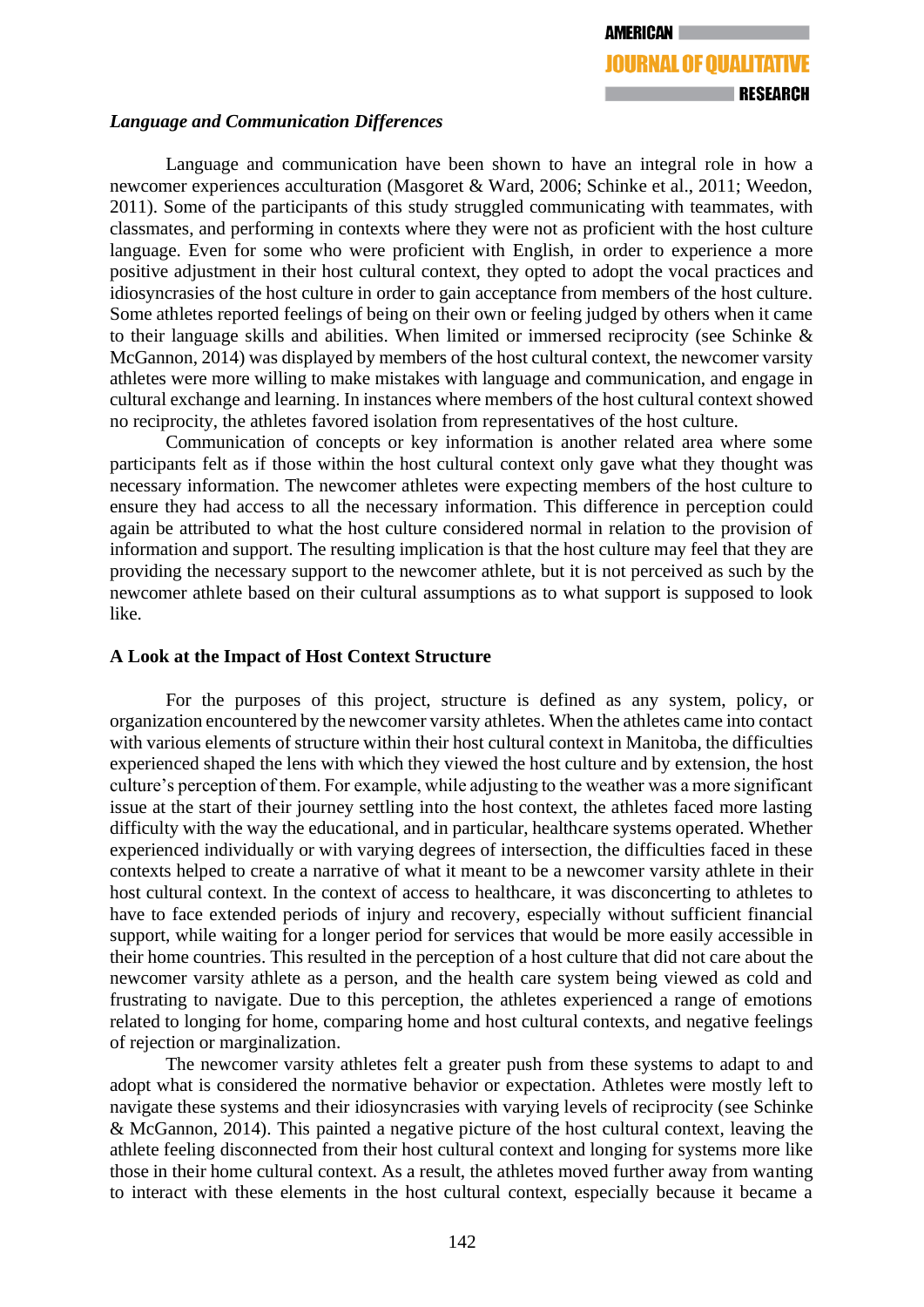negative representation of what defined the host context. This struggle between frustrations with structures within the host context and preferred structures in the athletes' home context left athletes conflicted about what was desirable and what was expected of them.

From a critical standpoint, this focus on structure in acculturation allows a deeper look at how host culture systems affect newcomer varsity athletes, as well as what can be done to help them navigate these challenges. Ryba et al. (2016) posit that the organization's role in the successful adaptation of its newcomer athlete bears as much consideration as the individual athlete's difficulties. The level of host culture reciprocity (see Schinke & McGannon, 2014) communicated by the host cultural context to newcomer varsity athletes can go beyond interpersonal interactions, as the way systems were set up became as representative of host cultural attitudes as overt social interactions. Participants' responses showed that the systems they interacted with also communicated whether or not the newcomer athlete was expected to navigate their host cultural context on their own, with limited reciprocity, or with immersed reciprocity (see Schinke & McGannon, 2014). This experience became the socially constructed perception of what it meant to be a newcomer varsity athlete in the host cultural context, and therefore a representation of what it meant to be a newcomer in that context. While participants acknowledged that the way systems were set up in the host cultural context may have been different as compared to how systems operated in their home cultural context, this rationalization did not eliminate any perceptions they had towards the host culture systems.

#### **Paying Attention to Newcomer Varsity Athlete Mental Health**

Peer-reviewed literature exploring the experiences of newcomers in and from varied cultural contexts suggests that newcomers face a range of mental health issues (such as homesickness, isolation, loneliness, and problems adjusting) when experiencing acculturation in their host cultural context (Schinke et al., 2011; Weedon, 2011). Participants in this study shared experiences of homesickness, isolation, loneliness, and depression. This stemmed from the separation they felt from their home culture, whether it was a physical separation from their home country and family, or the culture shock faced while navigating life in their host cultural context. Some expressed that these feelings were experienced while maintaining interactions with persons in the host cultural context, giving rise to the perspective that encouraging social interaction between members of the home and host cultures may not be the only solution for addressing these issues in newcomer varsity athletes. Separation from home or one's home culture, especially if there are significant points of attachment in one's home country (such as family) can have a significant psychological impact on newcomers (Schinke et al., 2011). Participants indicated that the lack of support and information played a part in how well they navigated that process.

In order to address the challenges, they faced, the participants in this study developed a range of coping mechanisms, such as dismissing the differences in culture as something natural in order to make sense of it. Notwithstanding, it was evident that when faced with significant challenges such as rejection from the host cultural context and issues back home (e.g., missing important family milestones), the athletes would struggle to maintain positive mental health. Athletes articulated that there is a greater need for mental health and coping support for newcomer athletes. They also mentioned the need for newcomer varsity athletes to be made aware of how and where to access these services. One such example given was the call by athletes for the provision of sport psychology services for newcomer varsity athletes in Manitoba. The important role of support staff, such as a sport psychologist, in the positive acculturation of newcomer athletes has been highlighted throughout the literature (Kontos & Breland-Noble, 2002; Ryba et al., 2016; Schinke et al., 2016b; Schinke et al., 2017; Schinke & McGannon, 2014; Schinke et al., 2011;). None of the athletes in this study indicated that they sought out the services of a counselor when faced with issues of mental health, consistent with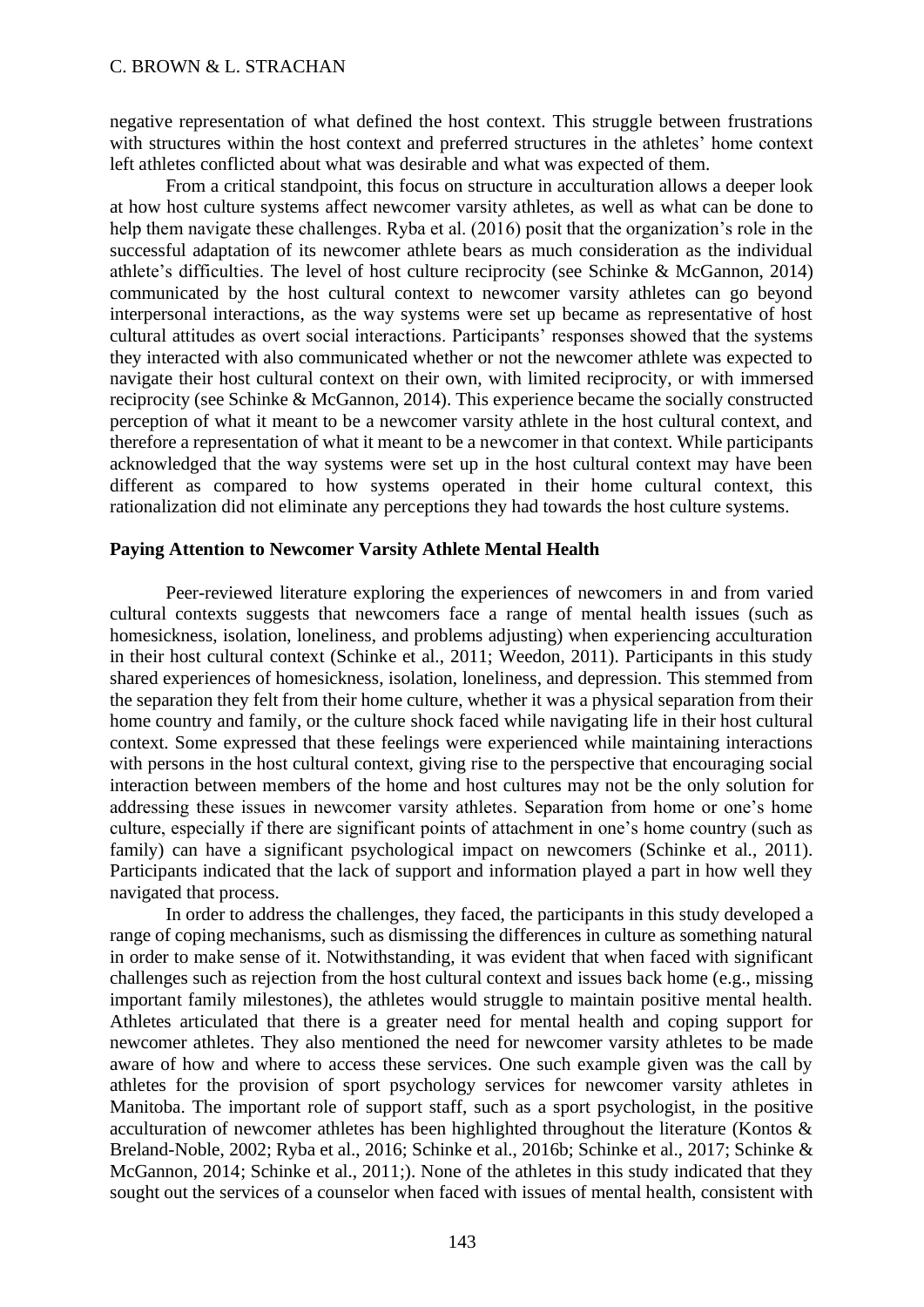**JOURNAL OF OUALITATIVE** 

# the perspective shared by Smith and Khawaja (2011) in relation to the underutilization of student counseling services.

One other consideration going forward as it relates to mental health and newcomer varsity athletes is to examine what role theories and initiatives surrounding the concept of resiliency can play in helping newcomer varsity athletes adjust to their host cultural contexts. Pickren (2014) defines resiliency as, "a personality trait that helps in psychological adaptation in risky or adverse life situations" (p. 17). The author indicates that the various elements of the social context (such as the educational context and familial connections) have been shown to play a crucial role in newcomer resilience. Newcomers' cultural practices were highlighted by the author as a source of tension with the host culture or strength for the newcomer. The author also notes the importance of considering the newcomer's concept of self, identity, and cultural maintenance in understanding the newcomer's adjustment to their host culture, as well as the role they play in developing resilience. Examining the host culture and the newcomer from the perspective of building mutual resilience, where both see each other from a position of value with the ability to "enrich the host society" (Pickren, 2014, p. 19), may prove beneficial in developing resilience among newcomers and the host culture as both deal with the effects of the acculturation process. Consideration could also be given for the broader approach to studying resilience suggested by Ungar (2008) which takes into consideration the importance of resources provided by family, the community, and individual's culture in helping them to maintain a healthy well-being and manage adversity. Resilience has been shown to reduce the negative impacts of adversity (Loke & Mohd-Zaharim et al., 2019).

#### **Conclusion**

While novel in conception, this study highlights the key role that pre-existing social groups and various idiosyncrasies of the host cultural context played in how the newcomer varsity athletes in this study experienced acculturation in Manitoba. In exploring issues of structure, consideration for how the host culture systems within the varsity academic and sport context either supported or frustrated the newcomer varsity athletes in their attempts to adjust positively was brought into focus. Also, the mental health of newcomer varsity athletes was highlighted as an area where more support systems could be put in place by universities and colleges in order to assist newcomer varsity athletes in adjusting positively to their new context. More research into the acculturation experiences of newcomer varsity athletes across Canada, research incorporating the perspectives of other key social agents in the host cultural context, and that incorporates the idiosyncrasies of the host and home cultures, is recommended in order to expand and further inform our understanding of acculturation in Canada. Further research is also needed from a critical standpoint to examine the extent to which the structures/systems in the varsity sport context help or hinder newcomer varsity athlete acculturation.

#### **Disclosure Statement**

The authors declare that they have no conflicts of interest.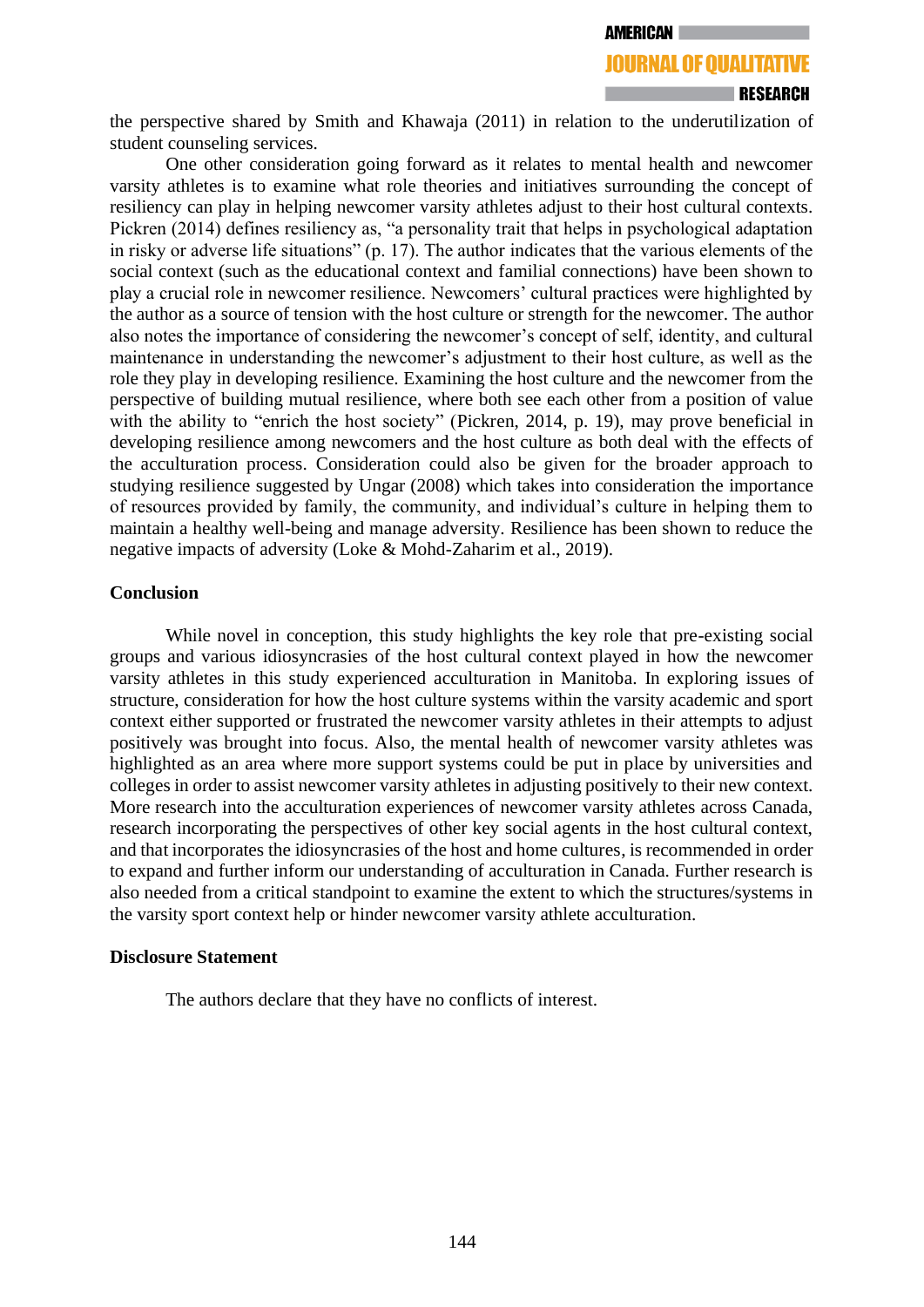# **References**

- Blodgett, A. T., Schinke, R. J., McGannon, K. R., Coholic, D., Enosse, L., Peltier, D., & Pheasant, C. (2014). Navigating the insider-outsider hyphen: A qualitative exploration of the acculturation challenges of Aboriginal athletes pursuing sport in Euro-Canadian contexts. *Psychology of Sport and Exercise*, *15*, 345-355. [https://doi.org/10.1016/j.psychsport.2014.02.009](about:blank)
- Braun, V., & Clarke, V. (2006). Using thematic analysis in psychology. *Qualitative Research in Psychology*, *3*, 77-101. [https://doi.org/10.1191/1478088706qp063oa](about:blank)
- Braun, V., & Clarke, V. (2013) *Successful qualitative research: A practical guide for beginners*. SAGE Publications.
- Chirkov, V. (2009). Critical psychology of acculturation: What do we study and how do we study it, when we investigate acculturation? *International Journal of Intercultural Relations, 33*, 94-105. [https://doi.org/10.1016/j.ijintrel.2008.12.004](about:blank)
- Garrido, Á. A., Olmos, J. C. C., García-Arjona, N., & Pardo, R. (2012). Immigration, school, physical activity and sport: Analysis of sport acculturation in Spain. *Kinesiology, 44*(1), 83-93. [https://doi.org/10.26582/k](about:blank)
- Kontos, A. P., & Breland-Noble, A. M. (2002). Racial/Ethnic diversity in applied sport psychology: A multicultural introduction to working with athletes of color. *The Sport Psychologist, 16*, 296-315. https://doi-org.uml.idm.oclc.org/10.1123/tsp.16.3.296
- Loke, W. C., & Mohd-Zaharim, N. (2019). Resilience, decision-making and risk behaviours among early adolescents in Penang, Malaysia. *Vulnerable Children and Youth Studies, 14*(3), 229-241. [https://doi.org/10.1080/17450128.2019.1612129](about:blank)
- Markula, P., & Silk, M. (2011). *Qualitative research for physical culture*. Palgrave Macmillan.
- Masgoret, A-M., & Ward, C. (2006). Cultural learning approach to acculturation. In D. L. Sam, & J. W. Berry (Eds.), *The Cambridge handbook of acculturation psychology* (pp. 58- 77). Cambridge University Press.
- Pickren, W. E. (2014). What is resilience and how does it relate to the refugee experience? In L. Simich & L. Andermann (Eds.), *Historical and theoretical perspectives in refuge and resilience: Promoting resilience and mental health among resettled refugees and forced migrant*s (pp. 7-26). [https://doi.org/10.1007/978-94-007-7923-5\\_2](about:blank)
- Rudmin, F. (2009). Constructs, measures, and models of acculturation and acculturative stress. *International Journal of Intercultural Relations*, *33*, 106-123. [https://doi.org/10.1016/j.ijintrel.2008.12.001.](about:blank)
- Ryba, T. V. (2017). Cultural sport psychology: a critical review of empirical advances. *Current Opinion on Psychology, 16*, 123-127. [https://doi.org/10.1016/j.copsyc.2017.05.003](about:blank)
- Ryba, T. V., Schinke, R. J., Stambulova, N. B., & Elbe, A. (2018). ISSP position stand: Transnationalism, mobility, and acculturation in and through sport. *International Journal of Sport and Exercise Psychology, 16*(5), 520-534. [https://doi.org/10.1080/1612197X.2017.1280836](about:blank)
- Ryba, T. V., Stambulova, N., & Ronkainen, N. J. (2016). The work of cultural transition: An emerging model. *Frontiers in Psychology*, *7*(427), 1-13. https://doi.org/10.3389/fpsyg.2016.00427
- Sam, D. L. (2006). Acculturation: Conceptual background. In D. L. Sam & J. W. Berry (Eds.), *The Cambridge handbook of acculturation psychology* (pp. 11-26). Cambridge University Press.
- Schinke, R. J. & McGannon, K. R. (2014). The acculturation experiences of (and with) immigrant athletes. *International Journal of Sport and Exercise Psychology*, *12*(1), 64- 75, https://doi.org/10.1080/1612197X.2013.785093
- Schinke, R. J., Blodgett, A. T., McGannon, K. R., & Ge, Y. (2016a). Finding one's footing on foreign soil: A composite vignette of elite athlete acculturation. *Psychology of Sport and*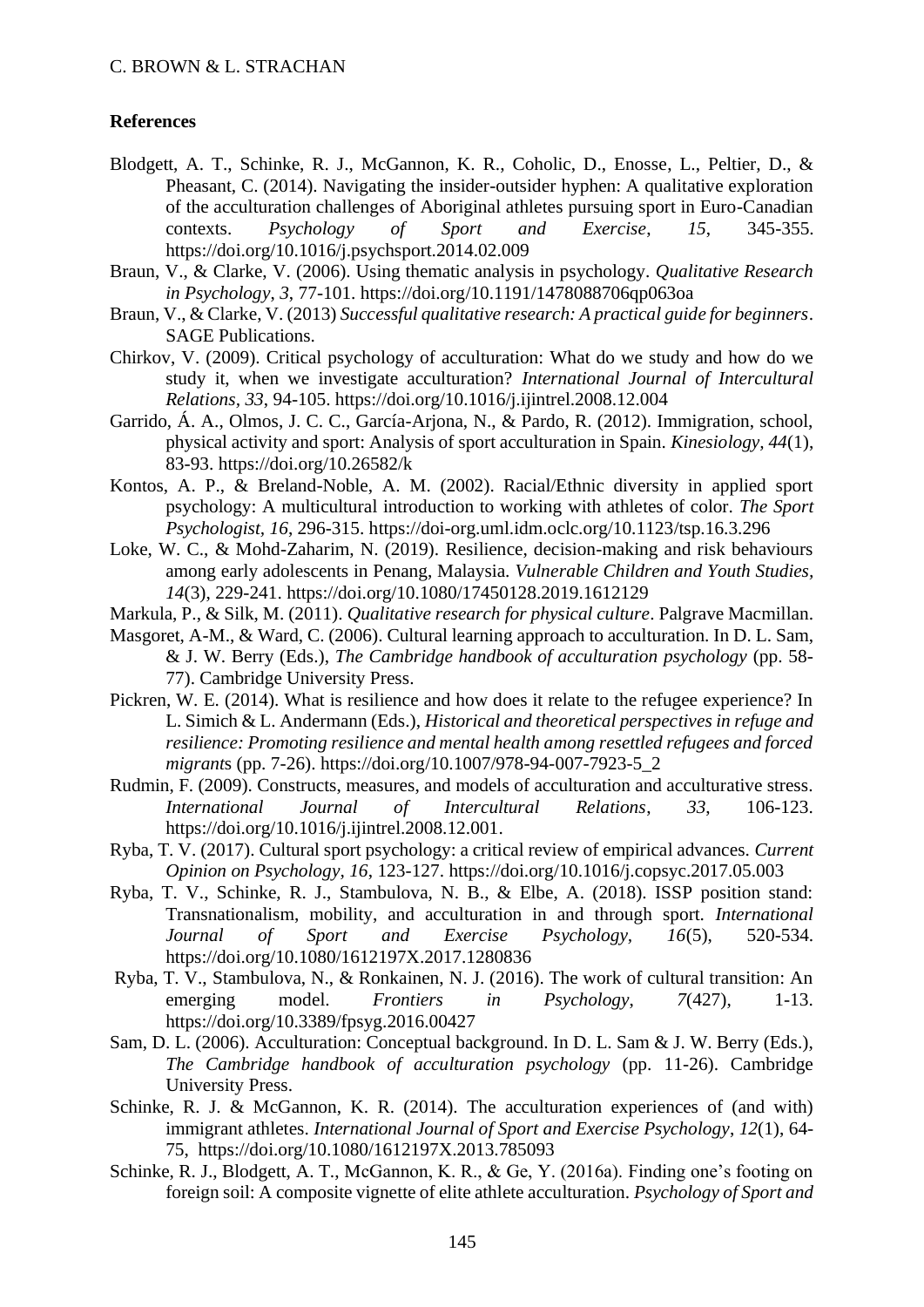**RESEARCH** 

*Exercise*, *25*, 36-43. [https://doi.org/10.1016/j.psychsport.2016.04.001](about:blank)

- Schinke, R. J., Blodgett, A. T., McGannon, K. R., Ge, Y., Oghene, O., & Seanor, M. (2016b). A composite vignette on striving to become "someone" in my new sport system: The critical acculturation of immigrated athletes. *The Sport Psychologist, 30* (4), 350-360. [https://doi.org/10.1123/tsp.2015-0126](about:blank)
- Schinke, R. J., Blodgett, A. T., McGannon, K. R., Ge, Y., Oghene, O., & Seanor, M. (2017). Adjusting to the receiving country outside the sport environment: A composite vignette of Canadian immigrant amateur elite athlete acculturation. *Journal of Applied Sport Psychology*, *29*(3), 270-284, [https://doi.org/10.1080/10413200.2016.1243593](about:blank)
- Schinke, R. J., McGannon, K. R., Battochio, R. C., & Wells, G. (2013). Acculturation in elite sport: a thematic analysis of immigrant athletes and coaches. *Journal of Sport Sciences*, *31*(15), 1676-1686. [https://doi.org/10.1080/02640414.2013.794949](about:blank)
- Schinke, R.J., Yukelson, D., Bartolacci, G., Battochio, R. C., & Johnstone, K. (2011). The challenges encountered by immigrated elite athletes. *Journal of Sport Psychology in Action, 2*(1), 10-20. [https://doi.org/10.1080/21520704.2011.556179](about:blank)
- Smith, R. A., & Khawaja, N. G. (2011). A review of the acculturation experiences of international students. *International Journal of Intercultural Relations, 35*, 699-713. [https://doi.org/10.1016/j.ijintrel.2011.08.004](about:blank)
- Sparkes, A. C., & Smith, B. (2014). *Qualitative research in sport, exercise and health: From process to product*. Routledge.
- Sport for Life (2018). *Sport for life for all newcomers to Canada*. [http://sportforlife.ca/wp](about:blank)[content/uploads/2018/01/Creating-Inclusion-for-New-Citizens-May-2018.pdf](about:blank)
- Statistics Canada (2016). *Census profile*. [https://www12.statcan.gc.ca/census](about:blank)[recensement/2016/dp-](about:blank)

[pd/prof/details/page.cfm?Lang=E&Geo1=PR&Code1=01&Geo2=&Code2=&SearchT](about:blank) [ext=Canada&SearchType=Begins&SearchPR=01&B1=All&TABID=1&type=0](about:blank)

- Statistics Canada (2018). *Quarterly demographics estimates*. [https://www150.statcan.gc.ca/n1/en/pub/91-002-x/91-002-x2018002-eng.pdf?st=-](about:blank) [MFHBHlP](about:blank)
- The Player's Tribune (n.d.). *Letter to my younger self*. [https://www.theplayerstribune.com/en](about:blank)[us/collections/letter-to-my-younger-self](about:blank)
- The United Nations (2019). *World economic situation and prospects*. [https://www.un.org/development/desa/dpad/wp](about:blank)[content/uploads/sites/45/WESP2019\\_BOOK-ANNEX-en.pdf](about:blank)
- Ungar, M. (2008). Resilience across cultures. *The British Journal of Social Work, 38*(2), 218– 235. [https://doi.org/10.1093/bjsw/bcl343](about:blank)
- Weedon, G. (2011). 'Glocal boys': Exploring experiences of acculturation amongst migrant youth footballers in Premier League academies. *International Review for the Sociology of Sport*, *47*(2), 200-216. [https://doi.org/10.1177/1012690211399221](about:blank)